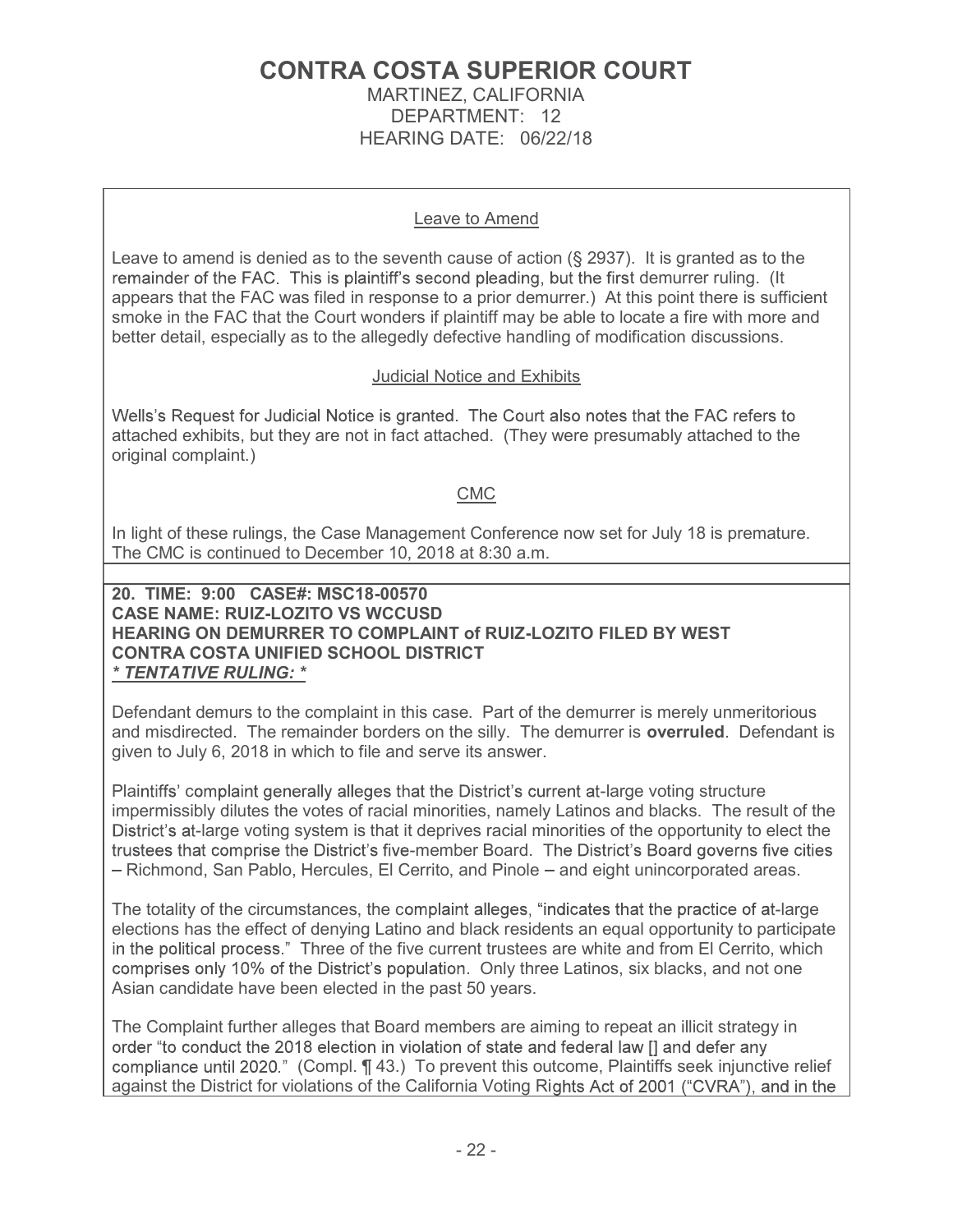## CONTRA COSTA SUPERIOR COURT MARTINEZ, CALIFORNIA

DEPARTMENT: 12 HEARING DATE: 06/22/18

alternative, for violations of § 2 of the Federal Voting Rights Act, 52 U.S.C. § 10301. (Complaint at ¶¶ 1, 56-63, 64-72.)

The principal argument of the demurrer is that this dispute is "unripe". Defendant does not assert that there are any procedural steps, such as a proper demand or a "safe harbor" period for consideration, that make the complaint premature. Rather, the District asserts that the dispute is not "ripe" because its Board has stated its intention to move to precinct-based elections, which the District characterizes as the District attempting to bring itself into compliance.

The District's position is all well and good, especially if it implies that there isn't going to be a substantial dispute that at-large elections violate the Acts or that moving to single-member elections is appropriate. It is not a sufficient answer to the complaint, however. To state the most obvious problem, the District's approach has the direct (and intended) consequence that the illegality asserted by plaintiffs will go completely unaddressed for at least the 2018 election. The District's proposed path for switching to single-member zones contemplates doing so no earlier than the 2020 Board elections – and even that, perhaps, contingent on other events such as a referendum. Plaintiffs, by contrast, are seeking a switch to single-member zones now that is, in time for the 2018 election.

It remains to be seen whether plaintiffs' demand for immediate relief is well-founded substantively; whether plaintiffs' proposed immediate action is workable and fair; or whether, as a matter of equitable discretion, the Court may choose to let matters proceed on a lengthier timeline. But as a pleading matter there is no justification for dismissing plaintiffs' complaint out of hand on the plea that "we're working on it". If (as plaintiffs allege) the present system violates state and federal statutes; and if (as plaintiffs allege) it is feasible to remedy that violation in time for the 2018 elections; and if (as plaintiffs allege) the District is dragging its feet if not worse then plaintiffs have a cogent argument for immediate action despite the District's objections. If those things prove to be so, then plaintiffs are not required to tolerate an unlawful 2018 election just because the District wants to take longer to remedy a conceded illegality. (And if the illegality isn't fully conceded, all the more reason why the dispute is ripe.) On the contrary, if the District actually agrees that the law calls for a switch from at-large to precinct-based elections, then (aside from this litigation) the District's duty would appear to be to work with plaintiffs to try to achieve that switch as soon as it can be done.

Besides the ripeness point, defendant asserts that the complaint is uncertain because it cannot tell what claims are being asserted against what defendants. The assertion is facially untenable. There is only one defendant in the complaint, namely the District. That answers any mystery about which defendants any claims are being asserted against. Nor is there any ambiguity about what claims are being asserted. The first cause of action is for violation of the California Voting Rights Act; the second cause of action is for violation of the federal Voting Rights Act. What does defendant find unclear or uncertain about that? (Defendant does not contend that the factual allegations in the complaint are legally insufficient to state claims under either statute.)

The only other federal statutes mentioned in the complaint are 42 USC §§ 1983 and 1985(3). Those sections, however, are merely procedural vehicles, creating litigatable causes of action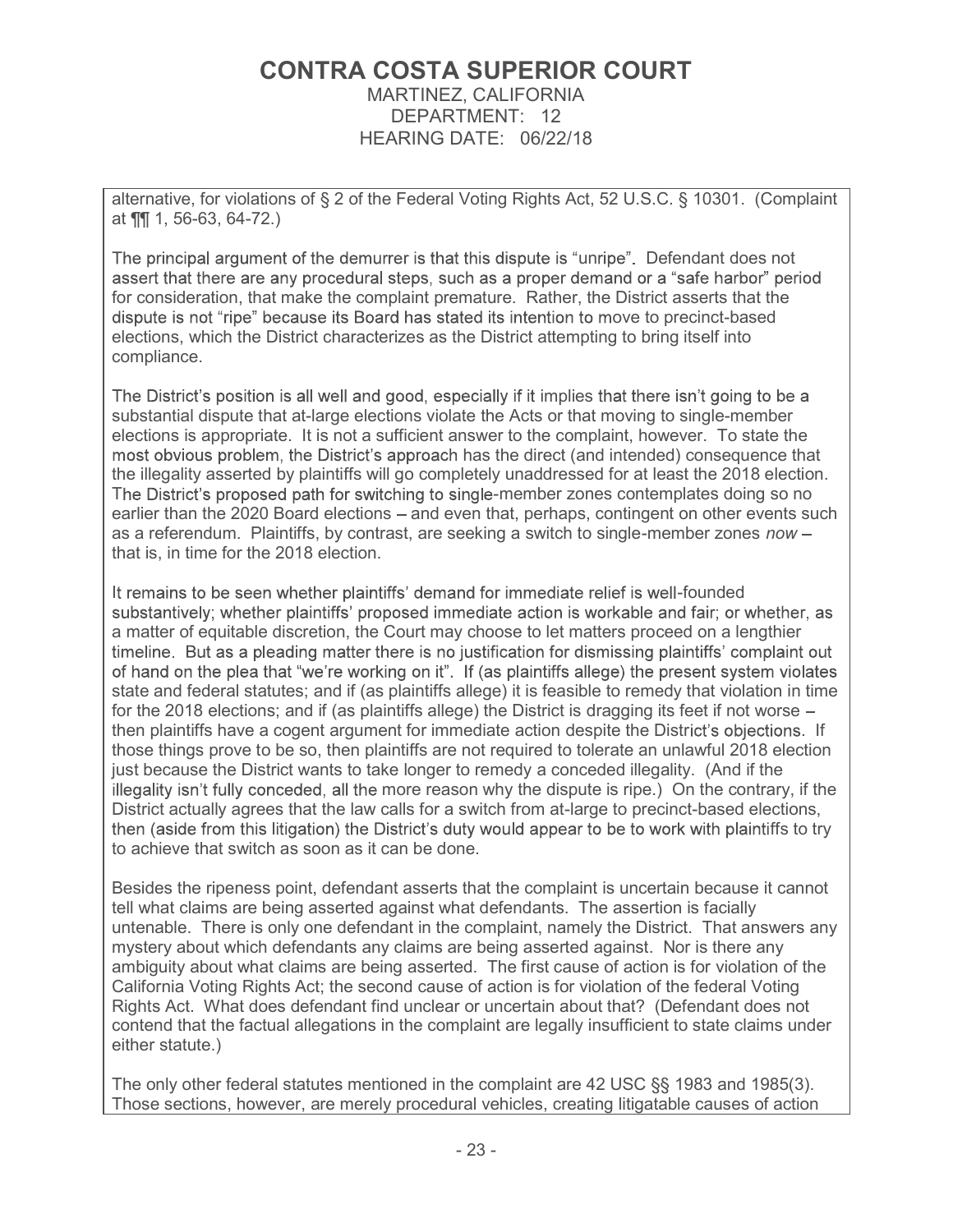# CONTRA COSTA SUPERIOR COURT

MARTINEZ, CALIFORNIA DEPARTMENT: 12 HEARING DATE: 06/22/18

for substantive violations of federal rights found elsewhere (such as in the federal Voting Rights Act). Neither of the complaint's causes of action purports to arise under §§ 1983 or 1985(3) substantively, nor could they as those statutes in themselves create no substantive duties, rights, or prohibitions.

At worst there is some mild confusion about who the plaintiffs are, caused by an improvident mention of LULAC. The error is acknowledged by plaintiffs, though, and is dealt with in the motion to strike.

Defendant's request for judicial notice is granted.

21. TIME: 9:00 CASE#: MSC18-00570 CASE NAME: RUIZ-LOZITO VS WCCUSD HEARING ON MOTION TO/FOR STRIKE PORTIONS OF PLAINTIFFS' COMPLAINT FILED BY WEST CONTRA COSTA UNIFIED SCHOOL DISTRICT \* TENTATIVE RULING: \*

Defendant District moves to strike certain parts of the complaint. The motion is granted in part and denied in part.

The District moves to strike the reference in Complaint ¶ 13 to LULAC. The paragraph purports to speak of LULAC as a plaintiff, but it is not a party to the case. Plaintiffs acknowledge the error and essentially stipulate to the deletion. The motion is granted as to the mention of LULAC in ¶ 13.

The motion is denied in all other respects.

The District moves to strike the first prayer for relief, for a declaration that the at-large system violates federal and state law, on the ground that there is no separately pleaded cause of action for declaratory relief. Declaratory relief is a form of relief, however, not itself a cause of action. The Court sees no reason why, if it finds a violation of the Voting Rights Acts, it could not issue a declaratory ruling saying so  $-$  especially if, as the District may well contend, no form of injunctive relief is appropriate at some given juncture in the case.

More substantively, the District seeks to strike items in the prayer for relief seeking either an order that the District apply for a waiver from the State Board of Education, or that the requirement for a waiver be dispensed with. The parties have not briefed whether the California Voting Rights Act might provide any authority for this form of relief. At least as a constitutional matter, however, it is beyond debate that the federal Voting Rights Act could do so. If a statelaw procedure such as a waiver requirement stands as an obstacle to vindication of a substantive federal right, one possible solution is to take appropriate action to remove the statelaw obstacle – especially where, as is alleged here, the governmental entity is refusing to take the necessary procedural steps as a delay tactic. Whether any such form of relief turns out to be substantively and equitably appropriate remains to be seen, but it cannot be ruled out ab initio as the motion seeks to do.